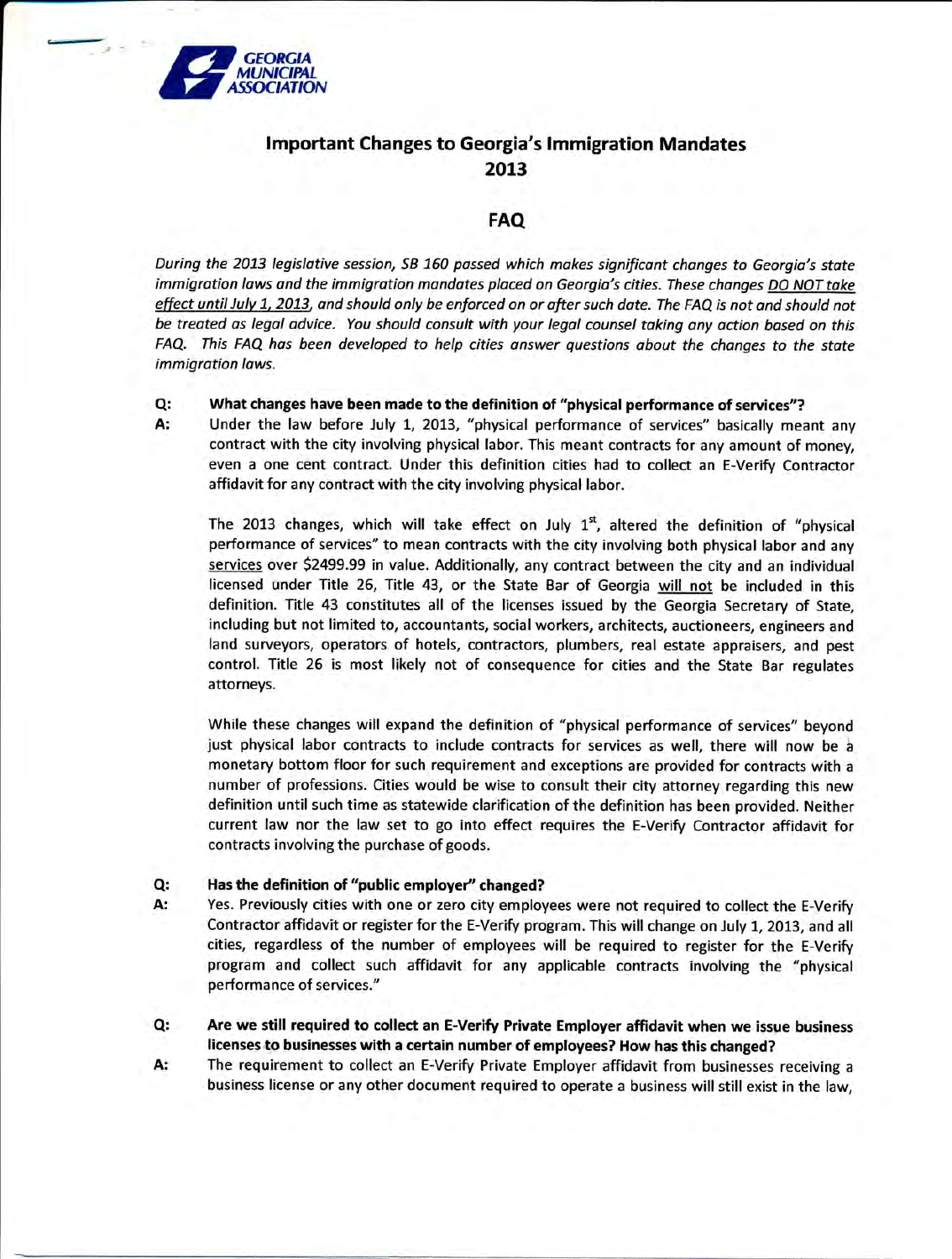but there have been substantial changes to this requirement, which will all take effect on July, 1, 2013.

Under current law the E-Verify Private Employer affidavit must be collected from businesses<br>annually. Remember, on July 1, 2013, any business receiving such license which has more than  $10$  employees is required to submit this affidavit when applying for a business license. After the law changes, businesses will not have to submit this affidavit every year upon license renewals. lnstead, the business will merely have to provide their E-Verify number annually or assert they are exempt if they have already submitted the affidavit once. The best way for a city to use this change to an administrative advantage would be to include a required line on the business license renewal form for the E-Verify number. That way, when the business files their license renewal, they are taken care of for the E-Verify Private Employer affidavit. lt is important to note that the E-Verify number must not change from year to year. If it does the business has to explain why it has changed as required by state law. (For this section, any affidavit, not just those of United States citizens, falls under the exception and businesses can save time by submitting their E-Verify number on the business license renewal form, so long as the city has an original affidavit.)

## Q: A: Do we still have to get the SAVE Public Benefits affidavit for all contracts?

No. Under previous law the definition of "public benefits" in Title 50 of the Georgia Code included the incorporation of a federal definition. That federal definition included "any contracts" as a public benefit. This meant that all contracts, no matter the amount, for labor, services, or goods, with the city required a SAVE affidavit. Beginning on July 1, 2013, this will no<br>longer be the case because this federal definition has been struck from the state definition of "public benefit." Cities will no longer be required to collect the SAVE affidavit for contracts. Remember, however, that the city still may be required to collect the E-Verify contractor affidavit for some contracts.

## can we collect sAVE affidavits and secure and verifiable documents by mail? Q:

 $Q_t$ 

A:

- Under the changes in the law cities will now be allowed to collect affidavits and secure and verifiable documents in person, electronically, or by mail. Previously, the language of the law did not allow for certain documents to be collected by mail. A:
- Will we be able to accept a secure and verifiable document for SAVE purposes before the application is completed? Q:
- Beginning on July L,2073, a city will be allowed to accept a secure and verifiable document from an applicant at any time within nine months prior to the date of application for a public benefit so long as the secure and verifiable document remains valid through the licensing or approval period. A:

## Are we still required to collect the SAVE affidavit for license renewals even if the person has already submitted the affidavit in a previous year?

Yes and No. If the person originally filled out the SAVE affidavit and checked the box for Legal<br>Permanent Resident or Qualified Alien, then that person must continue to submit the SAVE affidavit and provide a secure and verifiable document annually. However, if the person stated<br>that they are a United States citizen when they filled out their SAVE affidavit and provided a secure and verifiable document then the city shall rely on the original affidavit and secure and verifiable document and not require the United States citizen to fill out the affidavit annually.